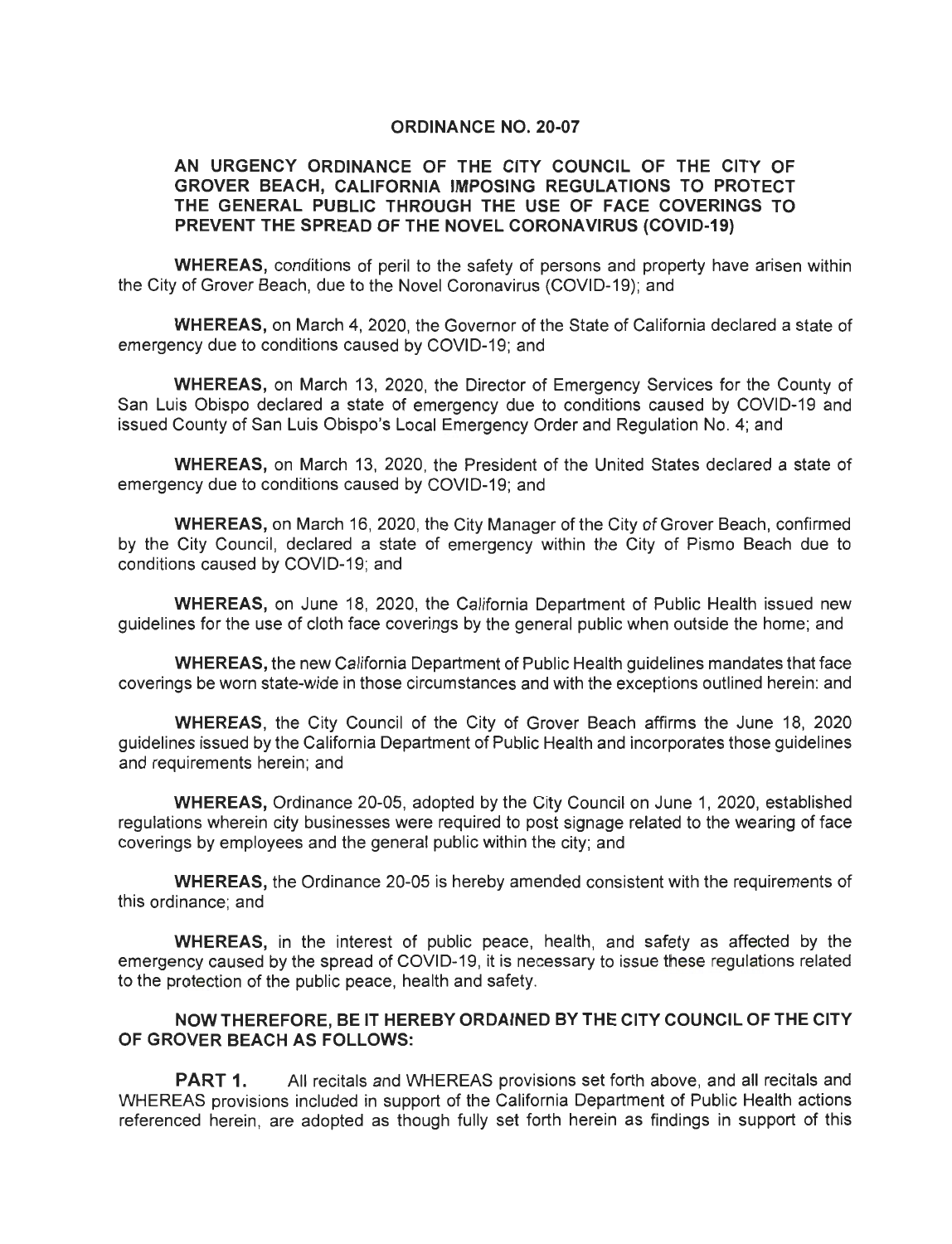Ordinance. Further the June 18<sup>th</sup>, 2020 guidelines of the California Department of Public Health are hereby attached as "Attachment 1" and incorporated by reference herein as if set out in full.

**PART 2.** The June 18, 2020 updated guidelines of the California Department of Public Health, establishing regulations for the wearing of face coverings by the general public when outside the home, are hereby expressly affirmed, acknowledged and declared to be enforceable within the City of Grover Beach and shall be enforceable under Municipal Code Sections 5300 et seq and other pertinent provisions of the Municipal Code.

**PART 3.** All employees employed in businesses within the City of Grover Beach and customers of businesses within the city who are not exempt under the June 18, 2020 California Department of Public Health guidelines shall wear a face covering over their nose and mouth consistent with the attached guidelines.

**PART 4.** All business owners or operators shall ensure their employees and customers comply with the requirements of this ordinance, and they shall provide, pay for, or reimburse their employees for face coverings as needed to comply with this ordinance. Singleuse face coverings shall be properly discarded into trash receptacles when no longer in use. All persons, including non-medical Essential Workers are discouraged from using Personal Protective Equipment (PPE), such as N95 masks, for non-medical reasons.

**PART 5.** Any violation of this ordinance is punishable as an administrative penalty and an infraction pursuant to Grover Beach Municipal Code Article 1, Chapters 2 or 4 at the discretion of the City Attorney.

**PART 6.** If any section, subsection, sentence, clause or phrase of this Ordinance is for any reason held invalid by a court of competent jurisdiction, such a decision shall not affect the validity of the remaining portions of this Ordinance. The City Council declares that it would have passed this Ordinance and each section, subsection, sentence, clause, or phrase thereof, irrespective of the fact that one or more sections, subsections, sentences, clauses, or phrases, be declared invalid.

**PART 7.** This ordinance shall become effective immediately upon passage and adoption hereof, as it is an urgency ordinance intended to immediately protect the public welfare, health and safety. This ordinance shall be reviewed on a periodic basis by the City Council and shall expire upon the termination of the Department of Public Health's June 18, 2020 Guidelines.

**PART 8.** Under the provisions of the California Environmental Quality Act (CEQA) Guidelines Section 15061 (b) (3), this ordinance is covered by the general rule that CEQA applies only to projects which have the potential for causing a significant effect on the environment. Where it can be seen with certainty that there is no possibility that the activity in question may have a significant effect on the environment, such as the adoption of the regulations contained herein, the activity is not subject to CEQA.

**PART 9.** This ordinance shall not be interpreted in any manner to conflict with controlling provisions of state or federal law, including, without limitation, the Constitution of the State of California. If any section, subsection, or clause of this ordinance shall be deemed to be unconstitutional or otherwise invalid, the validity of the remaining sections, subsections and clauses shall not be affected thereby.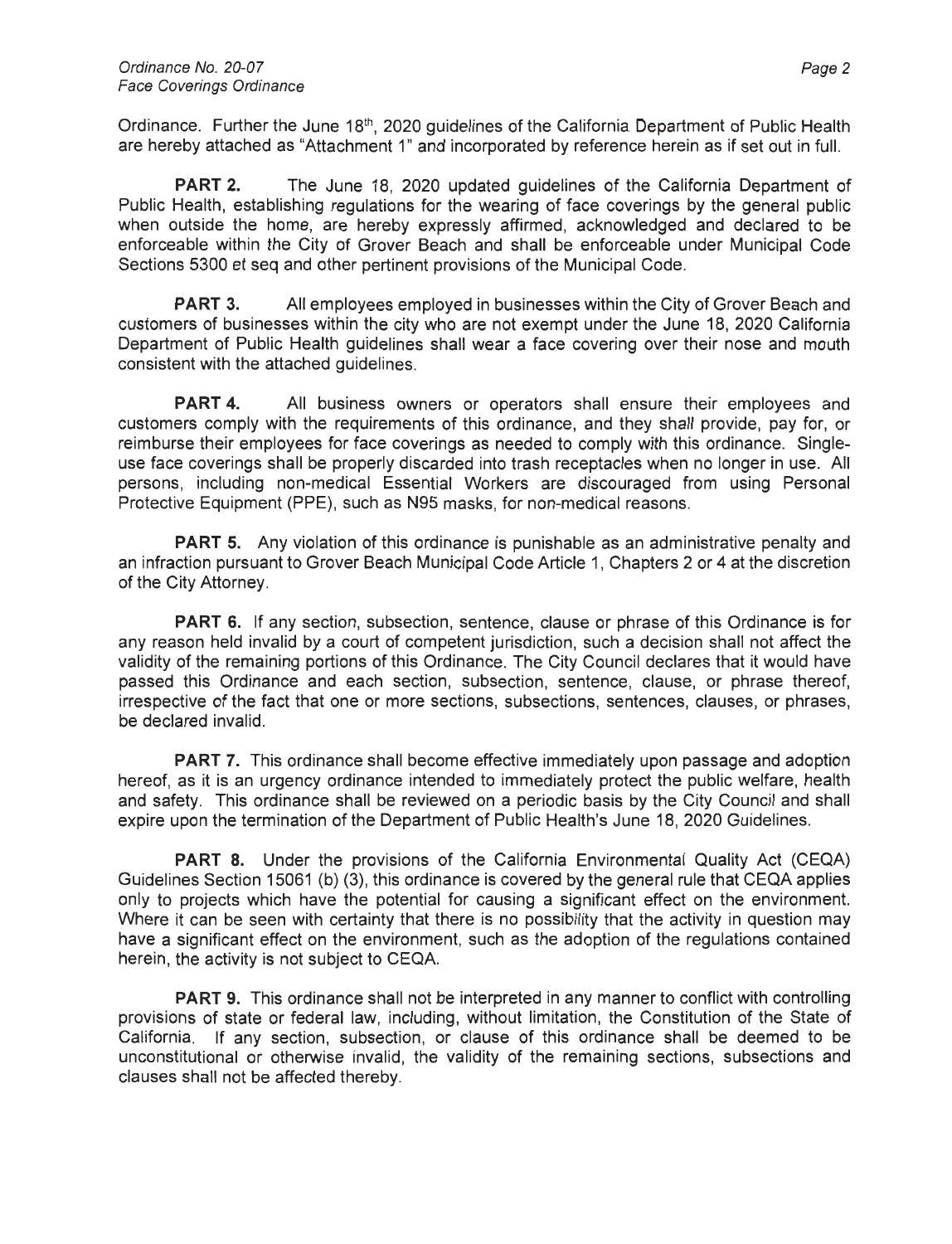AYES:

**INTRODUCED** at a regular meeting of the City Council the foregoing urgency ordinance was **PASSED, APPROVED,** and **ADOPTED** by the City Council on July 6, 2020, on the following roll call vote, to wit:

Lance, Shah, Mayor Pro Tem Bright and Mayor Lee

NOES: ABSENT: ABSTAIN: RECUSED: None None None None

ELMAYOR JEFF

Attest:

WENDI SIMS, CITY CLERK

Approved as to Form:



DAVID P. HALE, CITY ATTORNEY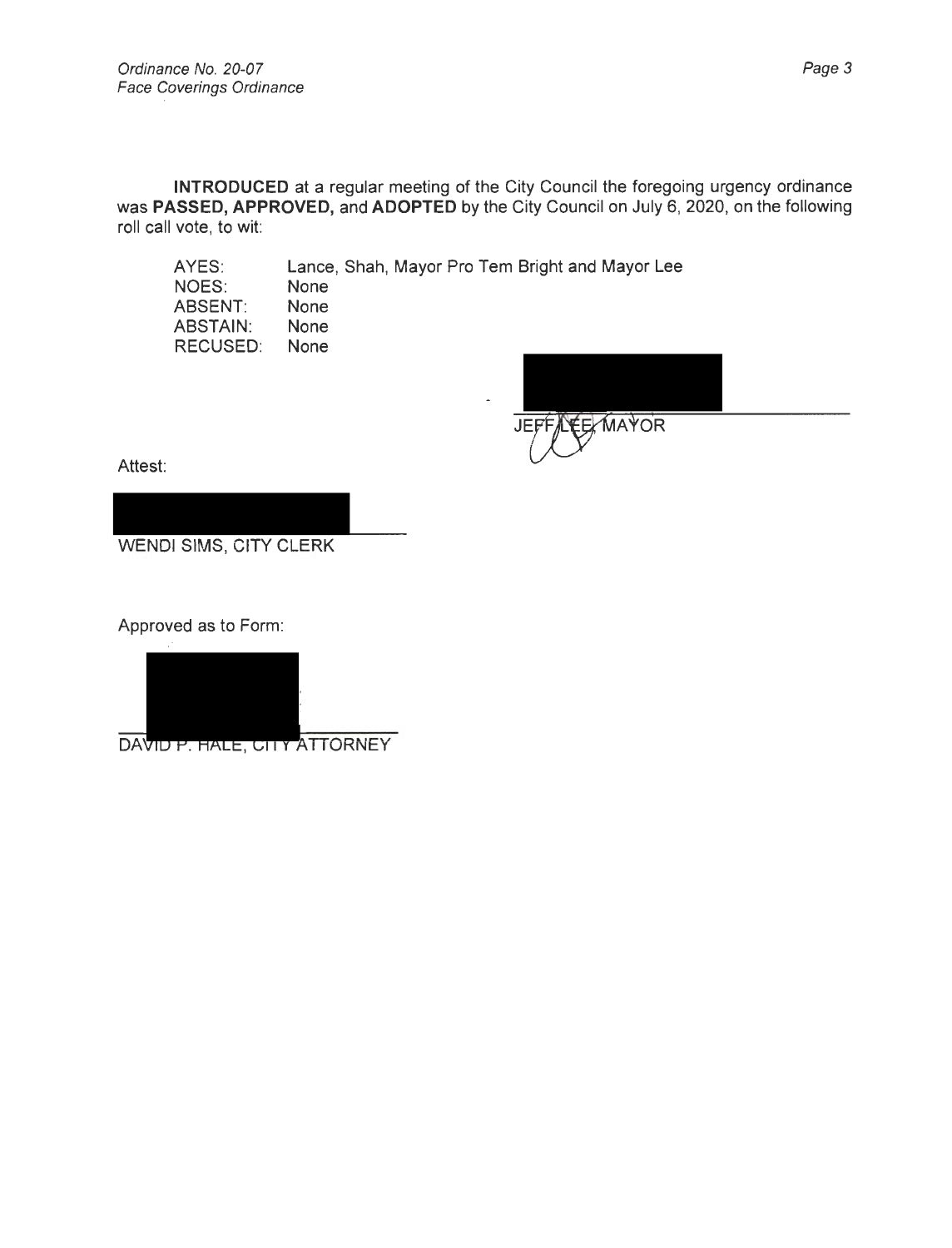Attachment 1

State of California-Health and Human Services Agency **California Department of Public Health** 



State Public Health Officer & Director

**GAVIN NEWSOM** Governor

Released June 18, 2020

• Revised on June 29, 2020 to clarify that children under two years old are exempt from wearing face coverings due to risk of suffocation

# **GUIDANCE FOR THE USE OF FACE COVERINGS**

Because of our collective actions, California has limited the spread of COVID-19 and associated hospitalizations and deaths in our state. Still, the risk for COVID-19 remains and the increasing number of Californians who are leaving their homes for work and other needs, increases the risk for COVID-19 exposure and infection.

Over the last four months, we have learned a lot about COVID-19 transmission, most notably that people who are infected but are asymptomatic or presymptomatic play an important part in community spread. The use of face coverings by everyone can limit the release of infected droplets when talking, coughing, and/or sneezing, as well as reinforce physical distancing.

This document updates existing CDPH guidance for the use of cloth face coverings by the general public when outside the home. It mandates that face coverings be worn state-wide in the circumstances and with the exceptions outlined below. It does not substitute for existing guidance about social distancing and handwashing.

# Guidance

People in California must wear face coverings when they are in the high-risk situations listed below:

- Inside of, or in line to enter, any indoor public space;<sup>1</sup>  $\bullet$
- Obtaining services from the healthcare sector in settings including, but not limited to, a hospital, pharmacy, medical clinic, laboratory, physician or dental office, veterinary clinic, or blood bank;<sup>2</sup>
- Waiting for or riding on public transportation or paratransit or while in a taxi, private car service, or ride-sharing vehicle;
- Engaged in work, whether at the workplace or performing work off-site, when:
	- Interacting in-person with any member of the public;
	- Working in any space visited by members of the public, regardless of whether anyone from the public is present at the time;

**California Department of Public Health**  $'$  P.O. Box 997377, MS0500  $\bullet$  Sacramento, CA 95899-7377 Department Website (www.cdph.ca.gov)



<sup>&</sup>lt;sup>1</sup> Unless exempted by state guidelines for specific public settings

 $2$  Unless directed otherwise by an employee or healthcare provide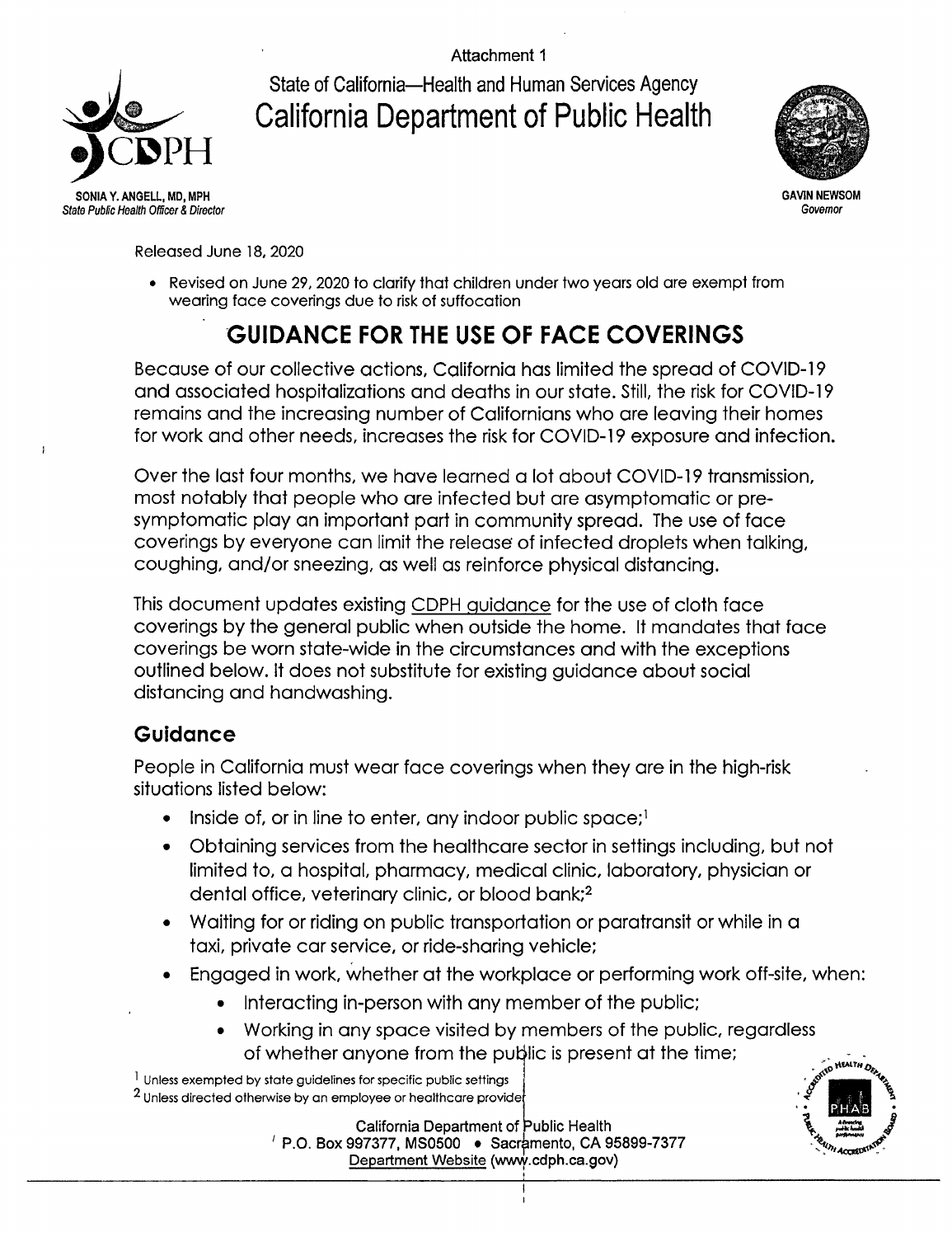- Working in any space where food is prepared or packaged for sale or distribution to others:
- Working in or walking through common areas, such as hallways, stairways, elevators, and parking facilities;

 $\mathcal{H}^+$ 

- In any room or enclosed area where other people (except for members of the person's own household or residence) are present when unable to physically distance.
- Driving or operating any public transportation or paratransit vehicle, taxi, or private car service or ride-sharing vehicle when passengers are present. When no passengers are present, face coverings are strongly recommended.
- While outdoors in public spaces when maintaining a physical distance of 6 feet from persons who are not members of the same household or residence is not feasible.

The following individuals are exempt from wearing a face covering:

- Persons younger than two years old. These very young children must not wear a face covering because of the risk of suffocation.
- Persons with a medical condition, mental health condition, or disability that  $\bullet$ prevents wearing a face covering. This includes persons with a medical condition for whom wearing a face covering could obstruct breathing or who are unconscious, incapacitated, or otherwise unable to remove a face covering without assistance.
- Persons who are hearing impaired, or communicating with a person who is hearing impaired, where the ability to see the mouth is essential for communication.
- Persons for whom wearing a face covering would create a risk to the person related to their work, as determined by local, state, or federal regulators or workplace safety guidelines.
- Persons who are obtaining a service involving the nose or face for which temporary removal of the face covering is necessary to perform the service.
- Persons who are seated at a restaurant or other establishment that offers food or beverage service, while they are eating or drinking, provided that they are able to maintain a distance of at least six feet away from persons who are not members of the same household or residence.
- Persons who are engaged in outdoor work or recreation such as swimming, walking, hiking, bicycling, or running, when alone or with household members, and when they are able to maintain a distance of at least six feet from others.